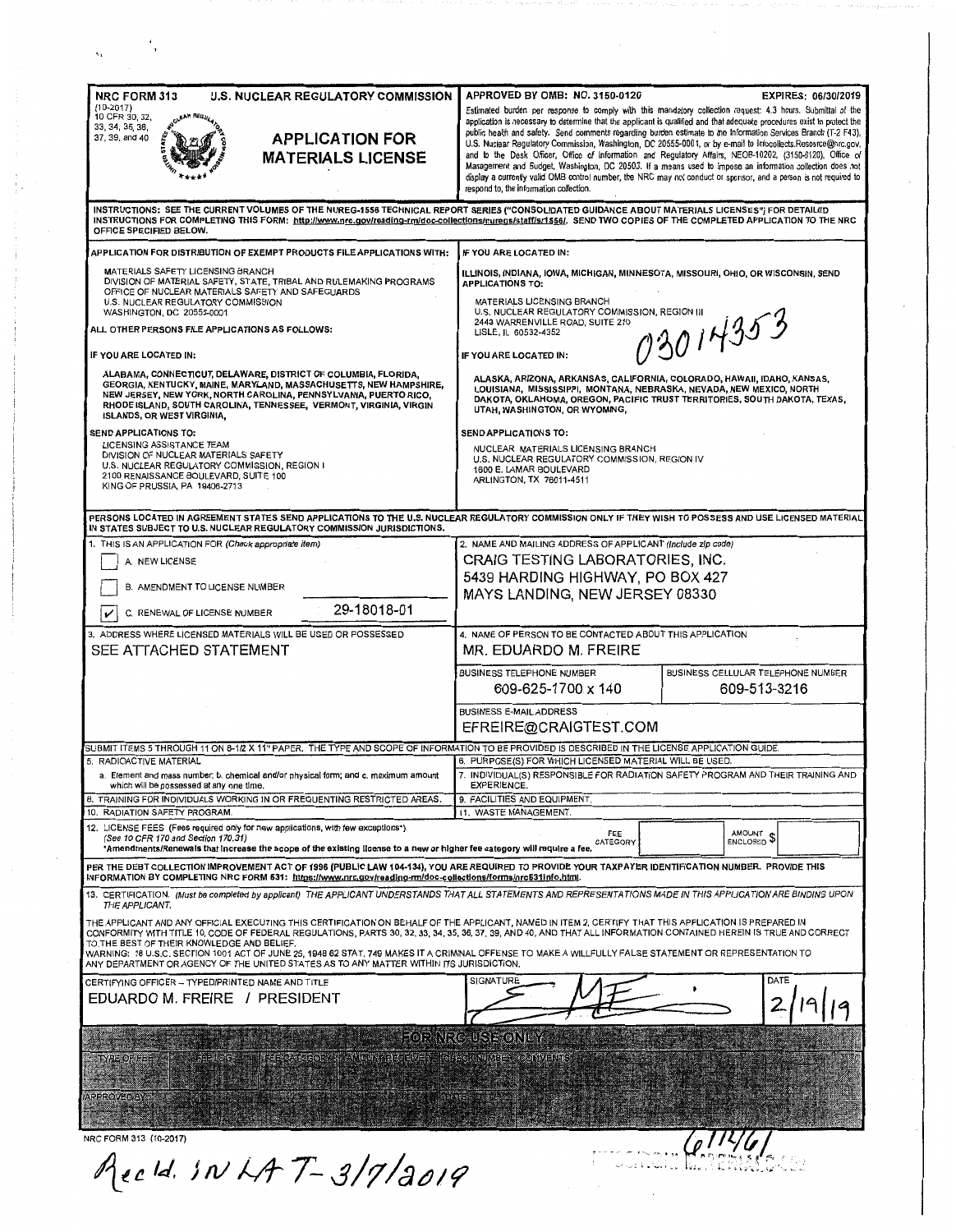

5439 Harding Highway• P.O. Box 427 • Mays Landing, NJ 08330 • P:609.625.1700 • F:609.625.1798

# **RENEWAL OF LICENSE NUMBER 29-18018-01**

## **Attached Statement - Item #3**

Item #3 -Address(es) where Licensed Material Will be Used or Possessed

Licensed material may be stored at the licensee's facilities located at 5439 Harding Highway, New Jersey and be used only at temporary job sites of the licensee anywhere in the United States where the U.S. Nuclear Regulatory Commission maintains jurisdiction for regulating the use of licensed material.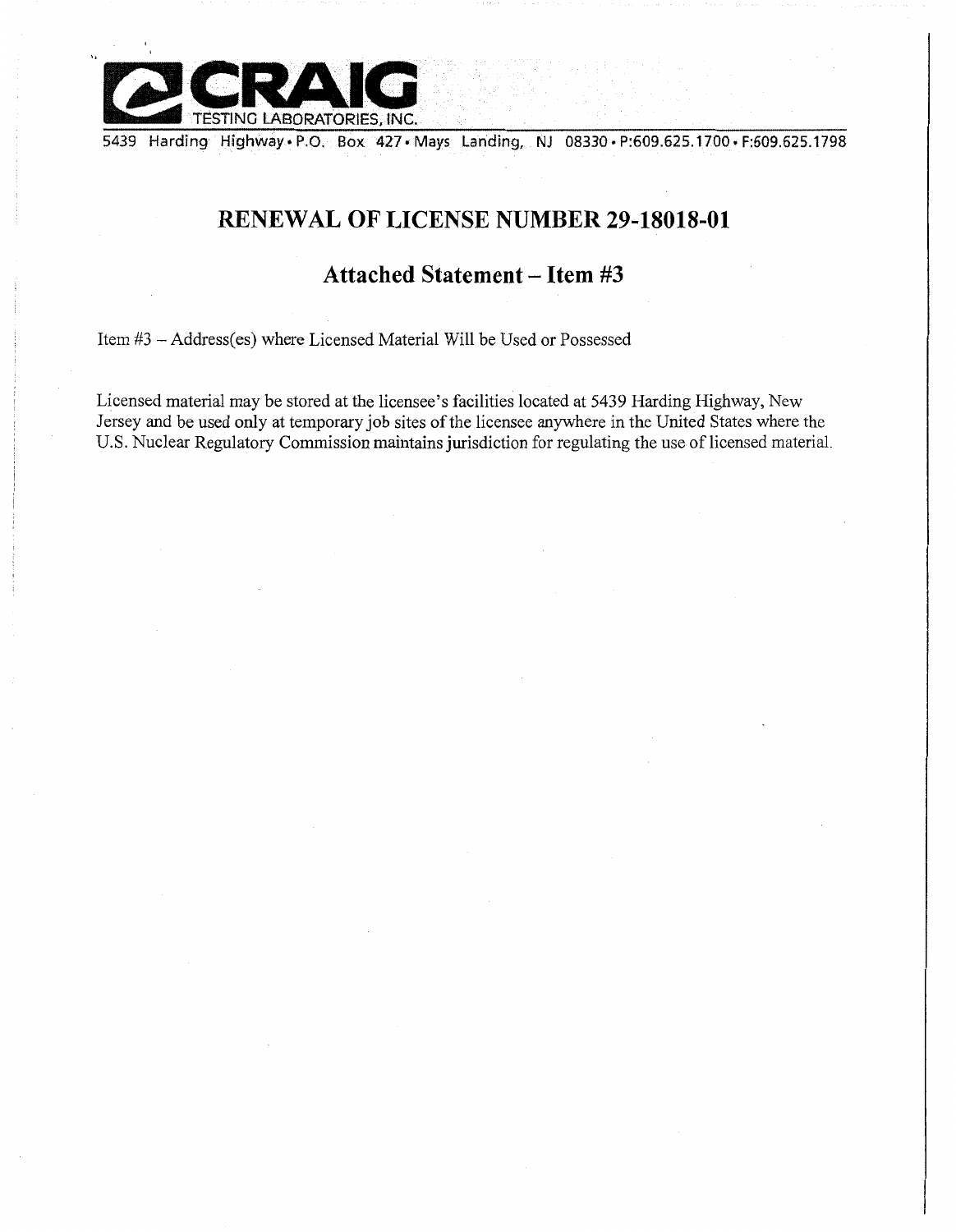*Certificate of Comy[etion* 

-'----------

**This certifies that** 

# **Ian Craig**

**has successfully completed the**  *Trox[er 'Radiation Safety Officer Course*  **conducted by the training department of**  *Trox[er '.Efectronic Laboratories, Inc.* 

> January 11, 2001 **Date**

William F. Troxler, Jr. President

*rs,* **;t • 1:n m j 1** 

.-,-- --· . -~-· **-:1-**

ia<br>Iza

*Lheg* Formen Greo Farnen **Instructor**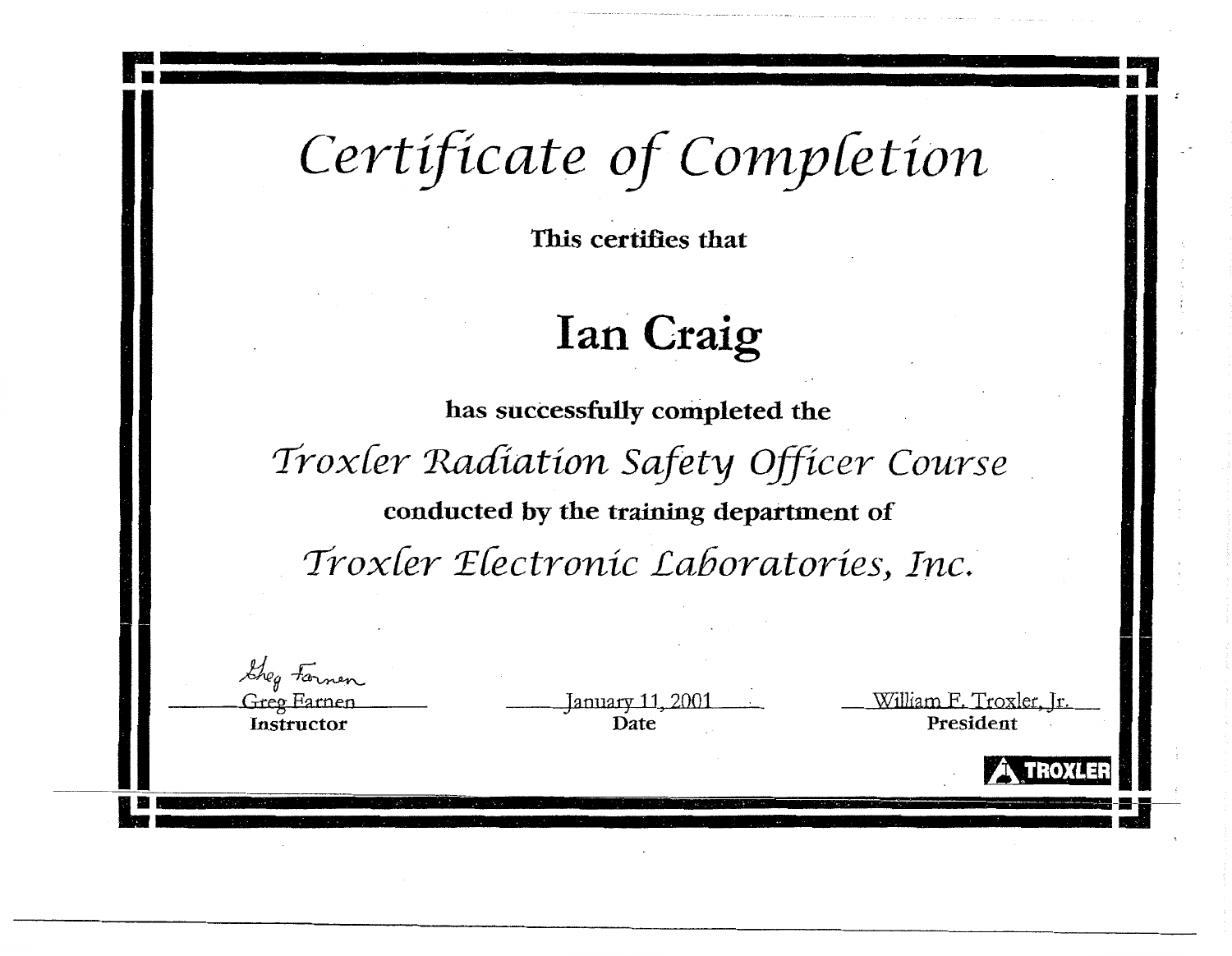$\frac{1}{2} \frac{1}{2} \left( \frac{1}{2} \right)^2$ 

# **Items 5 and 6: Materials To Be Possessed and Proposed Uses**

| Yes l |                   | Manufacturer or<br>No Radionuclide Distributor Model No.                                                                     | Quantity                                                                                                                                                                                                                                                                                         | Use as Listed on SSD Registration<br><b>Certificate</b>                                                                                                   | <b>Specify Other</b><br><b>Uses Not</b><br>Listed on<br><b>SSD</b><br>Registration<br>Certificate            |
|-------|-------------------|------------------------------------------------------------------------------------------------------------------------------|--------------------------------------------------------------------------------------------------------------------------------------------------------------------------------------------------------------------------------------------------------------------------------------------------|-----------------------------------------------------------------------------------------------------------------------------------------------------------|--------------------------------------------------------------------------------------------------------------|
| X     | Cesium-137        | Gauge manufacturer<br>(or distributor) and<br>model number:<br>TROXLER 3411B<br>TROXLER 3440<br>TROXLER 4640<br>TROXLER 3430 | Specify activity<br>per source and<br>number of<br>gauges<br>requested.<br>NOT TO EXCEED EITHER<br>THE MAXIMUM ACTIVITY<br>PER SOURCE OR MAXIMUM<br>ACTIVITY PER DEVICE AS<br>SPECIFIED IN SEALED<br>SOURCE AND DEVICE<br><b>REGISTRATION CERTIFICATE</b><br>29 PORTABLE<br><b>GAUGES</b>        | Yes $\bigtimes$<br>Specific description of the gauge use:<br>DENSITY AND MOISTURE<br>DETERMINATION OF SOIL<br>AND ASPHALT AT<br><b>CONSTRUCTION SITES</b> | $\mathbf{X}$ Not<br>applicable<br>$\Box$ Uses are:<br>(Submit safety<br>analysis<br>supporting<br>safe use.) |
| X     | Americium-<br>241 | Gauge manufacturer<br>(or distributor) and<br>model number:<br>TROXLER 3411B<br>TROXLER 3440                                 | Specify activity<br>per source and<br>number of<br>gauges<br>requested.<br>NOT TO EXCEED EITHER<br>THE MAXIMUM ACTIVITY<br>PER SOURCE OR MAXIMUM<br><b>ACTIVITY PER DEVICE AS</b><br>SPECIFIED IN SEALED<br>SOURCE AND DEVICE<br><b>REGISTRATION CERTIFICATE</b><br>26 PORTABLE<br><b>GAUGES</b> | $\forall$ es<br>Specific description of the gauge use:<br>DENSITY AND MOISTURE<br>DETERMINATION OF SOIL<br>AND ASPHALT AT<br><b>CONSTRUCTION SITES</b>    | <b>X</b> Not<br>applicable<br>$\Box$ Uses are:<br>(Submit safety<br>analysis<br>supporting<br>safe use.)     |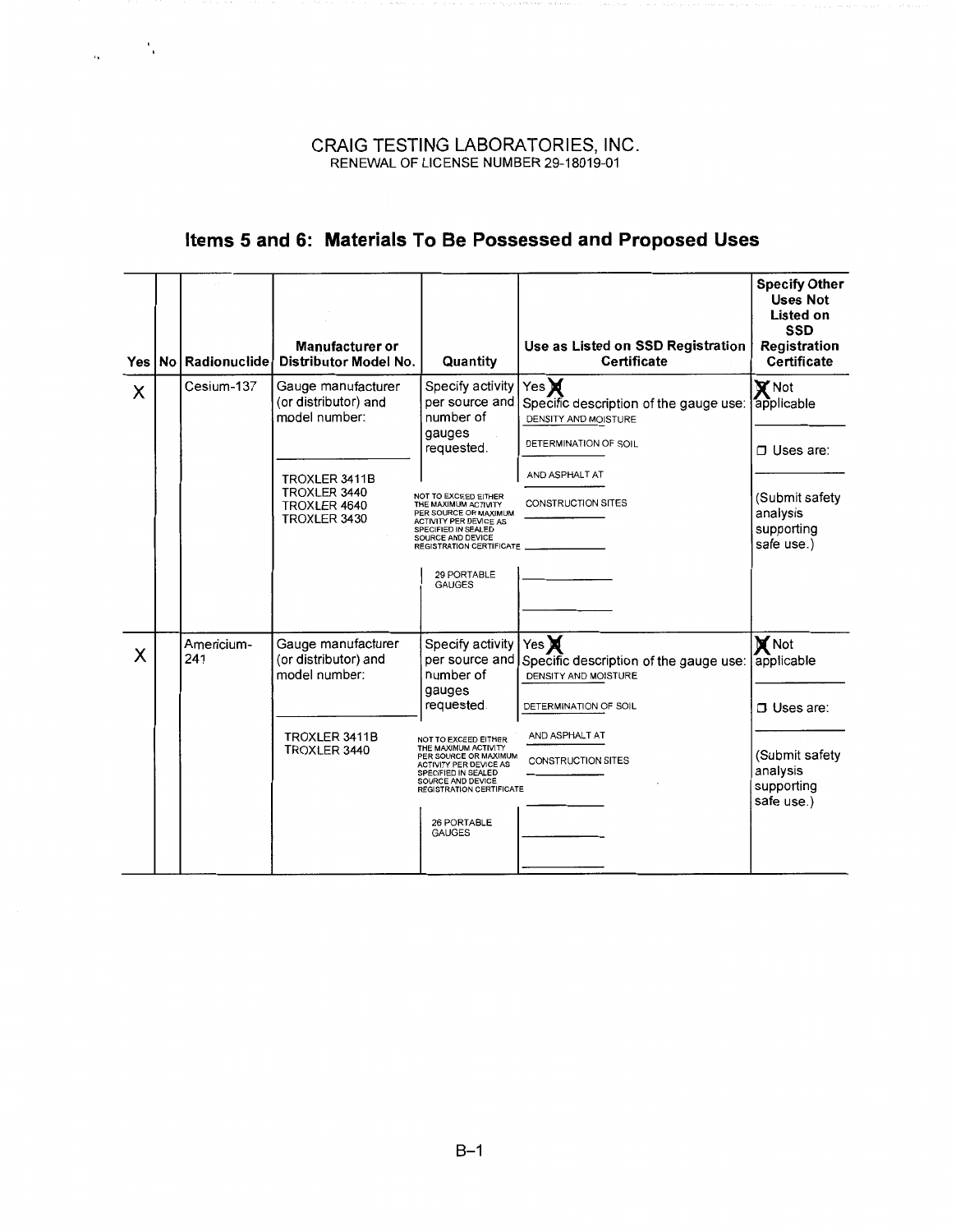$\frac{1}{2} \left( \frac{1}{2} \right)^2$ 

|   | Yes   No   Radionuclide                                                          | Manufacturer or<br>Distributor Model No.                    | Quantity                                                                | Use as Listed on SSD Registration<br>Certificate                | <b>Specify Other</b><br><b>Uses Not</b><br>Listed on<br><b>SSD</b><br>Registration<br>Certificate      |
|---|----------------------------------------------------------------------------------|-------------------------------------------------------------|-------------------------------------------------------------------------|-----------------------------------------------------------------|--------------------------------------------------------------------------------------------------------|
| Χ | Californium-<br>252                                                              | Gauge manufacturer<br>(or distributor) and<br>model number: | Specify activity<br>per source and<br>number of<br>gauges<br>requested. | Yes $\Box$<br>Specific description of the gauge use: applicable | $\Box$ Not<br>$\Box$ Uses are:<br>(Submit safety<br>analysis<br>supporting<br>safe use.)               |
| X | Radium-226                                                                       | Gauge manufacturer<br>(or distributor) and<br>model number: | Specify activity<br>per source and<br>number of<br>gauges<br>requested. | Yes □<br>Specific description of the gauge use:                 | $\Box$ Not<br>applicable<br>$\Box$ Uses are:<br>(Submit safety<br>analysis<br>supporting<br>safe use.) |
| X | Other Isotope<br>(Specify):                                                      | Gauge manufacturer<br>(or distributor) and<br>model number: | Specify activity<br>per source and<br>number of<br>gauges<br>requested. | Yes $\square$<br>Specific description of the gauge use:         | $\Box$ Not<br>applicable<br>$\Box$ Uses are:<br>(Submit safety<br>analysis<br>supporting<br>safe use.) |
|   | Is financial assurance required? If yes, submit evidence of financial assurance. |                                                             |                                                                         |                                                                 |                                                                                                        |

 $\mathcal{A}^{\pm}$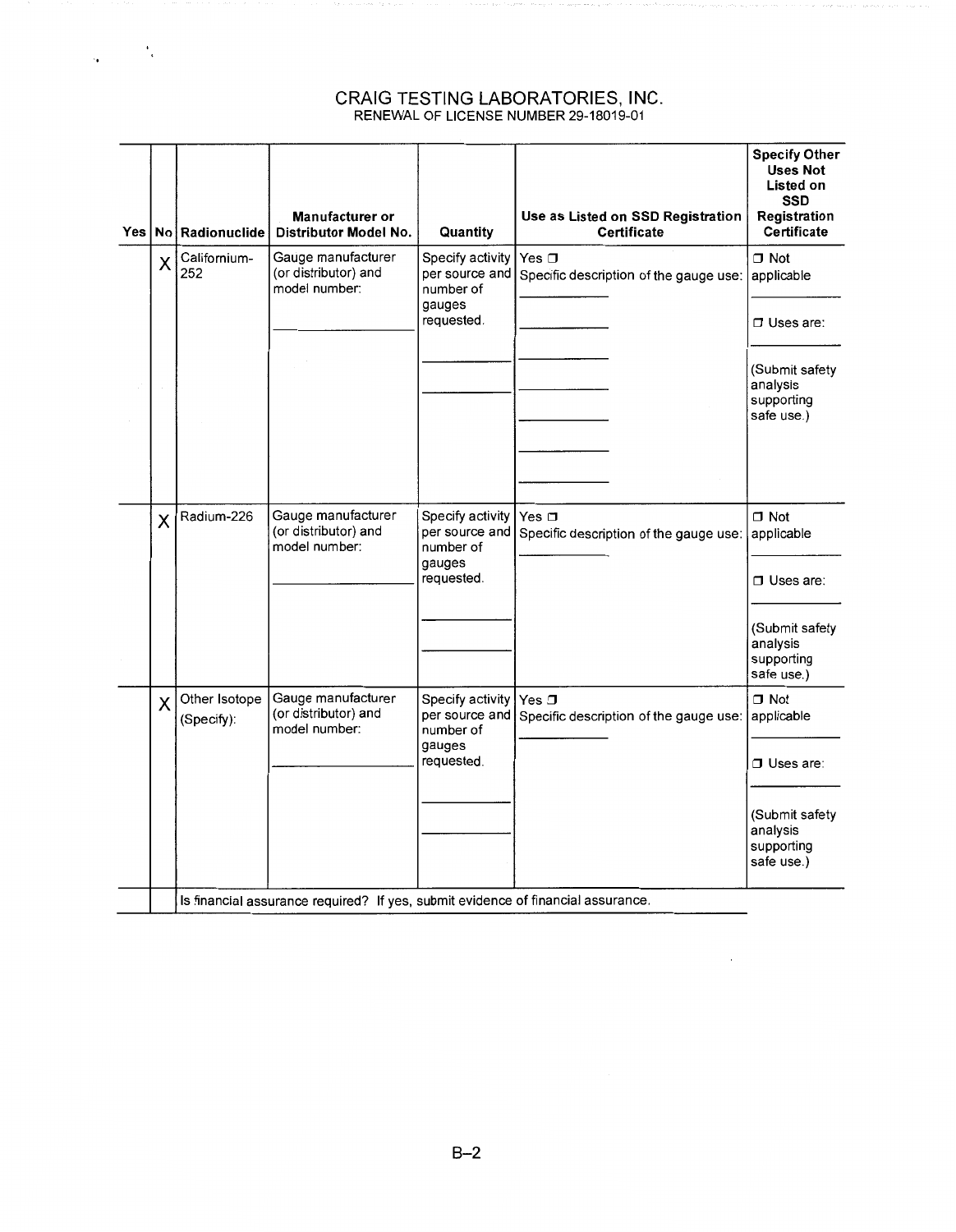$\frac{1}{2} \frac{1}{2} \frac{1}{2} \frac{1}{2} \frac{1}{2} \frac{1}{2} \frac{1}{2} \frac{1}{2} \frac{1}{2} \frac{1}{2} \frac{1}{2} \frac{1}{2} \frac{1}{2} \frac{1}{2} \frac{1}{2} \frac{1}{2} \frac{1}{2} \frac{1}{2} \frac{1}{2} \frac{1}{2} \frac{1}{2} \frac{1}{2} \frac{1}{2} \frac{1}{2} \frac{1}{2} \frac{1}{2} \frac{1}{2} \frac{1}{2} \frac{1}{2} \frac{1}{2} \frac{1}{2} \frac{$ 

## **Items 7 through 11: Training and Experience, Facilities and Equipment, Radiation Safety Program, and Waste Disposal**

|             | Item No. and Title                                                                                                                                                                              | <b>Suggested Response</b>                                                                                                                                                                                                                                                                                                                                                                                                                                                                                                                  | <b>Yes</b>                             | <b>Alternative</b><br><b>Procedures</b><br><b>Attached</b> |
|-------------|-------------------------------------------------------------------------------------------------------------------------------------------------------------------------------------------------|--------------------------------------------------------------------------------------------------------------------------------------------------------------------------------------------------------------------------------------------------------------------------------------------------------------------------------------------------------------------------------------------------------------------------------------------------------------------------------------------------------------------------------------------|----------------------------------------|------------------------------------------------------------|
| 7.<br>Name: | <b>INDIVIDUAL(S)</b><br><b>RADIATION</b><br><b>SAFETY PROGRAM</b><br><b>AND THEIR</b><br><b>TRAINING AND</b><br><b>EXPERIENCE-</b><br><b>RADIATION</b><br><b>SAFETY OFFICER</b><br>IAN G. CRAIG | Documentation demonstrating the<br>RESPONSIBLE FOR proposed radiation safety officer's<br>training and experience (e.g.,<br>certificate of completion of the<br>RSO's course and/or the<br>authorized user's course).                                                                                                                                                                                                                                                                                                                      | Submit<br>applicable<br>documentation. |                                                            |
| 8.          | <b>TRAINING FOR</b><br><b>INDIVIDUALS</b><br><b>WORKING IN OR</b><br><b>FREQUENTING</b><br><b>RESTRICTED</b><br><b>AREAS</b>                                                                    | Before using licensed materials,<br>authorized users will have<br>successfully completed one of the<br>training courses described in the<br>"Criteria" part of the section titled,<br>"Training for Individuals Working in<br>or Frequenting Restricted Areas"<br>in NUREG-1556, Vol. 1, Rev. 2,<br>"Consolidated Guidance About<br>Materials Licenses: Program-<br>Specific Guidance About Portable<br>Gauge Licenses."                                                                                                                   | R                                      | σ                                                          |
| 9.          | <b>FACILITIES AND</b><br><b>EQUIPMENT</b>                                                                                                                                                       | Provide a facility diagram for each<br>permanent portable gauge storage<br>location. Include on the diagram<br>the use of adjacent areas<br>(including above and below), and<br>information relevant to public dose<br>and security as discussed in<br>Sections 8.10.5, "Public Dose,"<br>and 8.10.6, "Operating,<br>Emergency, and Security<br>Procedures," respectively, in<br>NUREG-1556, Vol. 1, Rev. 2,<br>"Consolidated Guidance About<br>Materials Licenses: Program-<br><b>Specific Guidance About Portable</b><br>Gauge Licenses" | Submit<br>applicable<br>documentation. |                                                            |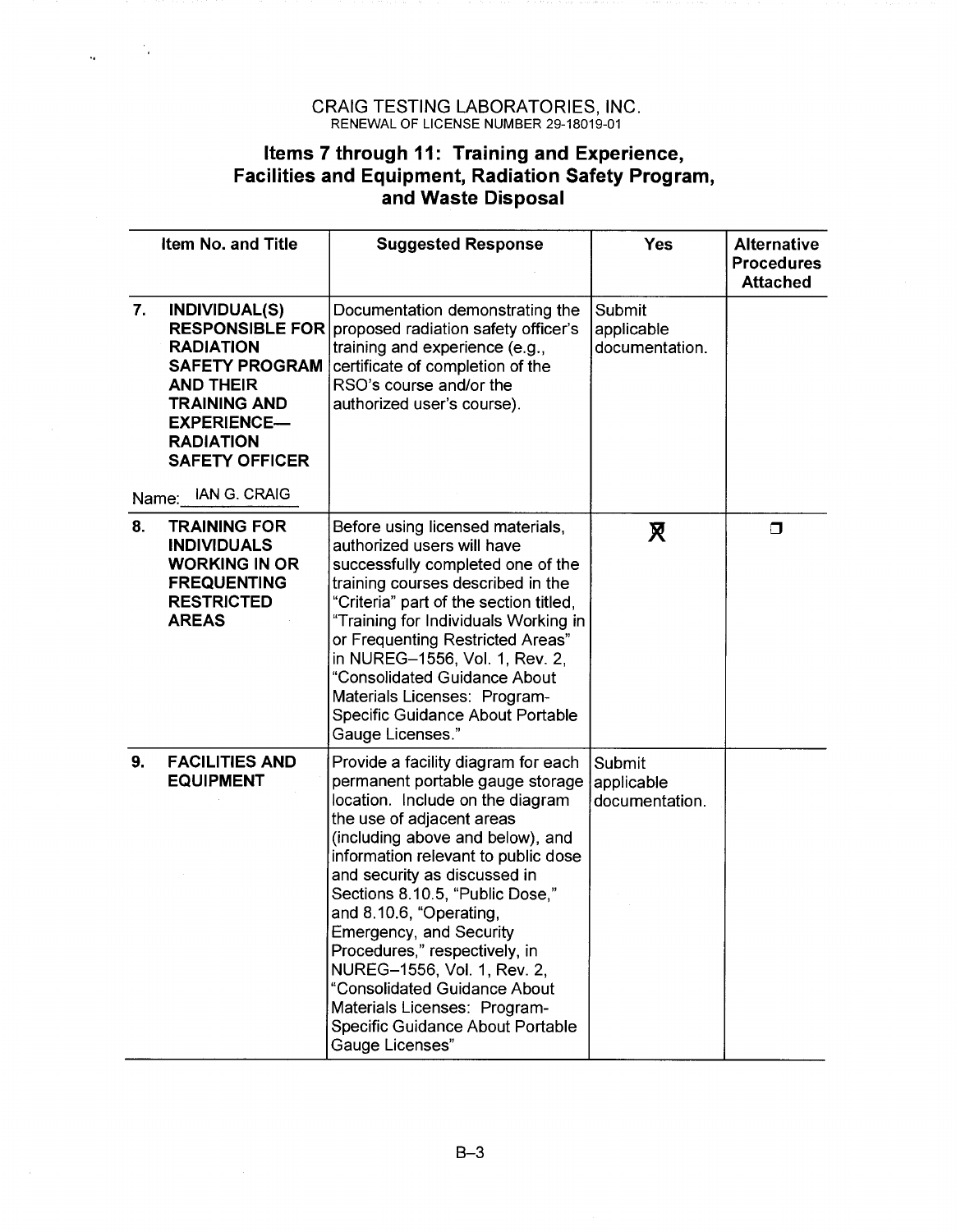$\zeta \in \mathbb{R}^N$ 

| <b>Item No. and Title</b>                                                                                                   | <b>Suggested Response</b>                                                                                                                                                                                                                                                                                                                                                                                                                                 | <b>Yes</b>  | <b>Alternative</b><br><b>Procedures</b><br><b>Attached</b> |
|-----------------------------------------------------------------------------------------------------------------------------|-----------------------------------------------------------------------------------------------------------------------------------------------------------------------------------------------------------------------------------------------------------------------------------------------------------------------------------------------------------------------------------------------------------------------------------------------------------|-------------|------------------------------------------------------------|
| <b>10.1 RADIATION</b><br><b>SAFETY</b><br><b>PROGRAM-AUDIT</b><br><b>PROGRAM</b>                                            | The applicant should not submit its Need Not Be Submitted with<br>audit program to the NRC for<br>review during the licensing phase.<br>The audit program will be<br>reviewed during NRC inspections.                                                                                                                                                                                                                                                     | Application |                                                            |
| <b>10.2 RADIATION</b><br><b>SAFETY</b><br><b>PROGRAM-</b><br><b>RADIATION</b><br><b>MONITORING</b><br><b>INSTRUMENTS</b>    | We will either possess and use, or<br>have access to and use, a<br>radiation survey meter that meets<br>the criteria in the section titled,<br>"Radiation Safety Program-<br>Radiation Monitoring Instruments"<br>in NUREG-1556, Vol. 1, Rev. 2,<br>"Consolidated Guidance About<br>Materials Licenses: Program-<br>Specific Guidance About Portable<br>Gauge Licenses," in the event of<br>an incident.                                                  | X           | Ω                                                          |
| <b>10.3 RADIATION</b><br><b>SAFETY</b><br><b>PROGRAM-</b><br><b>MATERIAL</b><br><b>RECEIPT AND</b><br><b>ACCOUNTABILITY</b> | Physical inventories will be<br>conducted every 6 months or at<br>other intervals approved by the<br>NRC to account for all sealed<br>sources and devices received and<br>possessed under the license.<br><b>AND</b><br>We will develop, implement, and<br>maintain procedures for ensuring<br>accountability of licensed materials<br>at all times.                                                                                                      | X.          | $\Box$                                                     |
| <b>10.4 RADIATION</b><br><b>SAFETY</b><br><b>PROGRAM-</b><br><b>OCCUPATIONAL</b><br><b>DOSE</b>                             | We will maintain, for inspection by<br>the NRC, documentation<br>demonstrating that unmonitored<br>individuals are not likely to receive<br>a radiation dose in excess of the<br>limits in 10 CFR 20.1502(a).<br>0 <sub>R</sub><br>We will provide and require the<br>use of individual monitoring<br>devices (dosimetry). All personnel<br>dosimeters that require processing<br>to determine the radiation dose will<br>be processed and evaluated by a | X<br>$\Box$ | $\Box$                                                     |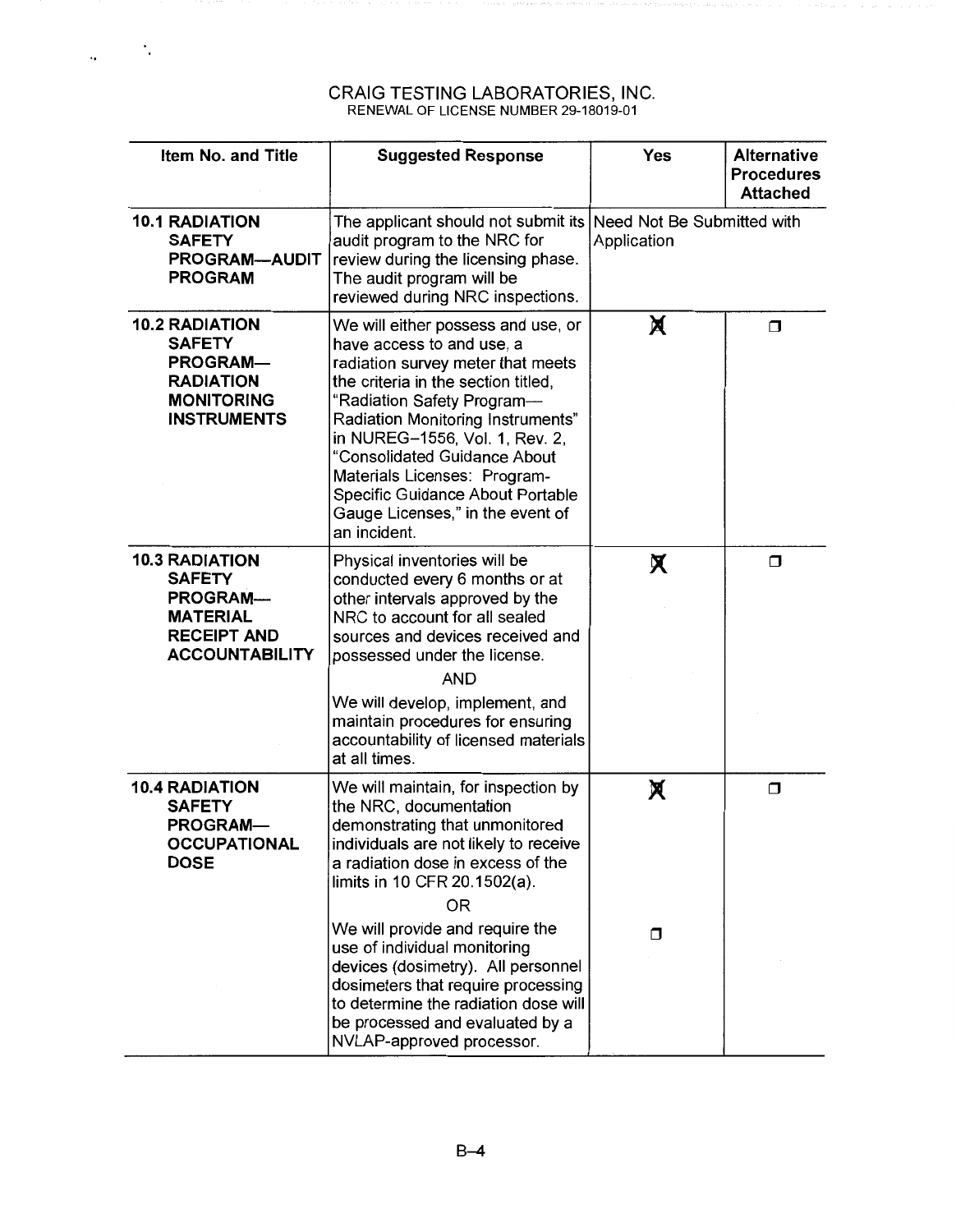$\sim 10^{11}$ 

L.

 $\rho$  possible  $\gamma$  ,  $\gamma$  ,  $\gamma$ 

 $\hat{\mathcal{L}}$ 

| Item No. and Title                                                                                                                              | <b>Suggested Response</b>                                                                                                                                                                                                                                                                                                                                                                                                                                                                                                                                                                                                                                                                                                                                                                                                                                                                                      | <b>Yes</b>                                | <b>Alternative</b><br><b>Procedures</b><br><b>Attached</b>                                                                                                                                                                                                                                    |
|-------------------------------------------------------------------------------------------------------------------------------------------------|----------------------------------------------------------------------------------------------------------------------------------------------------------------------------------------------------------------------------------------------------------------------------------------------------------------------------------------------------------------------------------------------------------------------------------------------------------------------------------------------------------------------------------------------------------------------------------------------------------------------------------------------------------------------------------------------------------------------------------------------------------------------------------------------------------------------------------------------------------------------------------------------------------------|-------------------------------------------|-----------------------------------------------------------------------------------------------------------------------------------------------------------------------------------------------------------------------------------------------------------------------------------------------|
| <b>10.5 RADIATION</b><br><b>SAFETY</b><br><b>PROGRAM-</b><br><b>PUBLIC DOSE</b>                                                                 | The applicant is not required to<br>submit a response to the public<br>dose section in a license<br>application. This matter will be<br>examined during NRC inspections.                                                                                                                                                                                                                                                                                                                                                                                                                                                                                                                                                                                                                                                                                                                                       | Need Not Be Submitted with<br>Application |                                                                                                                                                                                                                                                                                               |
| <b>10.6 RADIATION</b><br><b>SAFETY</b><br><b>PROGRAM-</b><br><b>OPERATING,</b><br><b>EMERGENCY, AND</b><br><b>SECURITY</b><br><b>PROCEDURES</b> | We will implement and maintain<br>the operating, emergency, and<br>security procedures in Appendix G<br>to NUREG-1556, Vol. 1, Rev. 2,<br>"Consolidated Guidance About<br>Materials Licenses: Program-<br>Specific Guidance About Portable<br>Gauge Licenses." Copies of these<br>procedures will be provided to all<br>gauge users and will be available<br>at each jobsite.<br><b>OR</b><br>Operating, emergency, and<br>security procedures will be<br>developed, implemented, and<br>maintained and will meet the<br>criteria in section 8.10.6,<br>"Radiation Safety Program-<br>Operating, Emergency, and<br>Security Procedures,"<br>NUREG-1556, Vol. 1, Rev. 2,<br>"Consolidated Guidance About<br>Materials Licenses: Program-<br>Specific Guidance About Portable<br>Gauge Licenses." Copies of these<br>procedures will be provided to all<br>gauge users and will be available<br>at each jobsite. | Х<br>$\Box$                               | $\Box$ For this<br>item,<br>checking<br>this box<br>indicates<br>that<br>alternative<br>procedures<br>will be<br>provided as<br>part of the<br>application<br>and that<br>these<br>procedures<br>will be<br>provided to<br>all gauge<br>users and<br>will be<br>available at<br>each jobsite. |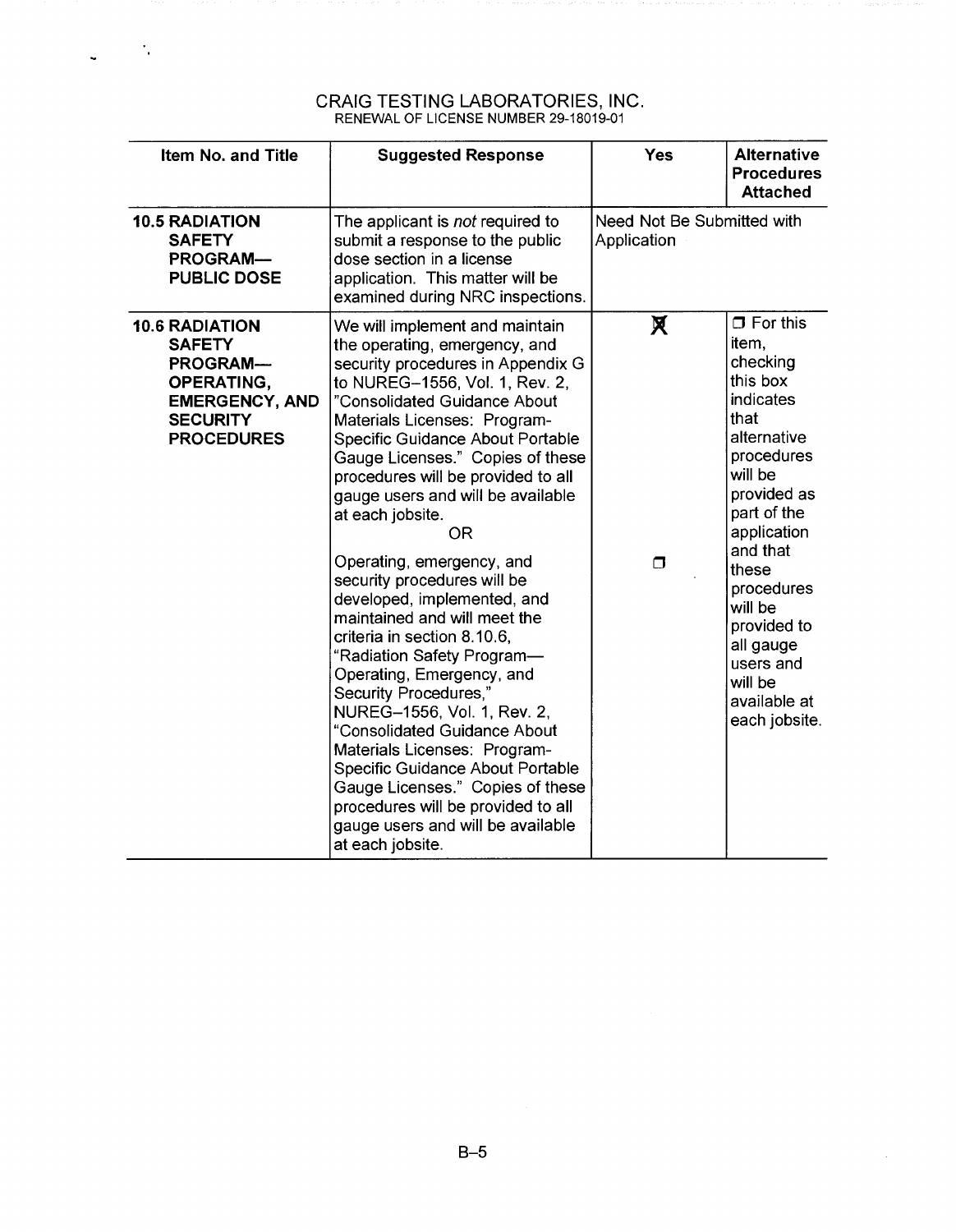| Item No. and Title                                                           | <b>Suggested Response</b>                                                                                                                                                                                                                                                                                                                                                                                                                                                                                                                                                                                                                                                                                                                                                                                                                                                                                                                          | <b>Yes</b> | <b>Alternative</b><br><b>Procedures</b><br><b>Attached</b>                                                                                                                                                                                          |
|------------------------------------------------------------------------------|----------------------------------------------------------------------------------------------------------------------------------------------------------------------------------------------------------------------------------------------------------------------------------------------------------------------------------------------------------------------------------------------------------------------------------------------------------------------------------------------------------------------------------------------------------------------------------------------------------------------------------------------------------------------------------------------------------------------------------------------------------------------------------------------------------------------------------------------------------------------------------------------------------------------------------------------------|------------|-----------------------------------------------------------------------------------------------------------------------------------------------------------------------------------------------------------------------------------------------------|
| <b>10.7 RADIATION</b><br><b>SAFETY</b><br><b>PROGRAM—LEAK</b><br><b>TEST</b> | Leak tests will be performed at<br>intervals approved by the NRC or<br>an Agreement State and specified<br>in the SSD registration certificate.<br>Leak tests will be performed by an<br>organization licensed by the NRC<br>or an Agreement State to provide<br>leak testing services to other<br>licensees; or by using a leak test<br>sample collection kit supplied by<br>an organization licensed by the<br>NRC or an Agreement State to<br>provide leak test kits and/or<br>sample analysis services to other<br>licensees and according to the kit<br>supplier's instructions. Records of<br>leak test results will be maintained.<br><b>OR</b><br>We will implement the model leak<br>test program published in<br>Appendix I of NUREG-1556,<br>Volume 1, Revision 2,<br>"Consolidated Guidance About<br>Materials Licenses: Program-<br>Specific Guidance About Portable<br>Gauge Licenses." Records of leak<br>tests will be maintained. | X<br>n     | $\Box$ For this<br>item,<br>checking<br>this box<br>indicates<br>that<br>alternative<br>equipment<br>and/or<br>procedures<br>will be<br>provided as<br>part of the<br>application<br>and that<br>records of<br>leak tests<br>will be<br>maintained. |

 $\frac{1}{2}$  ,  $\frac{1}{2}$  ,  $\frac{1}{2}$